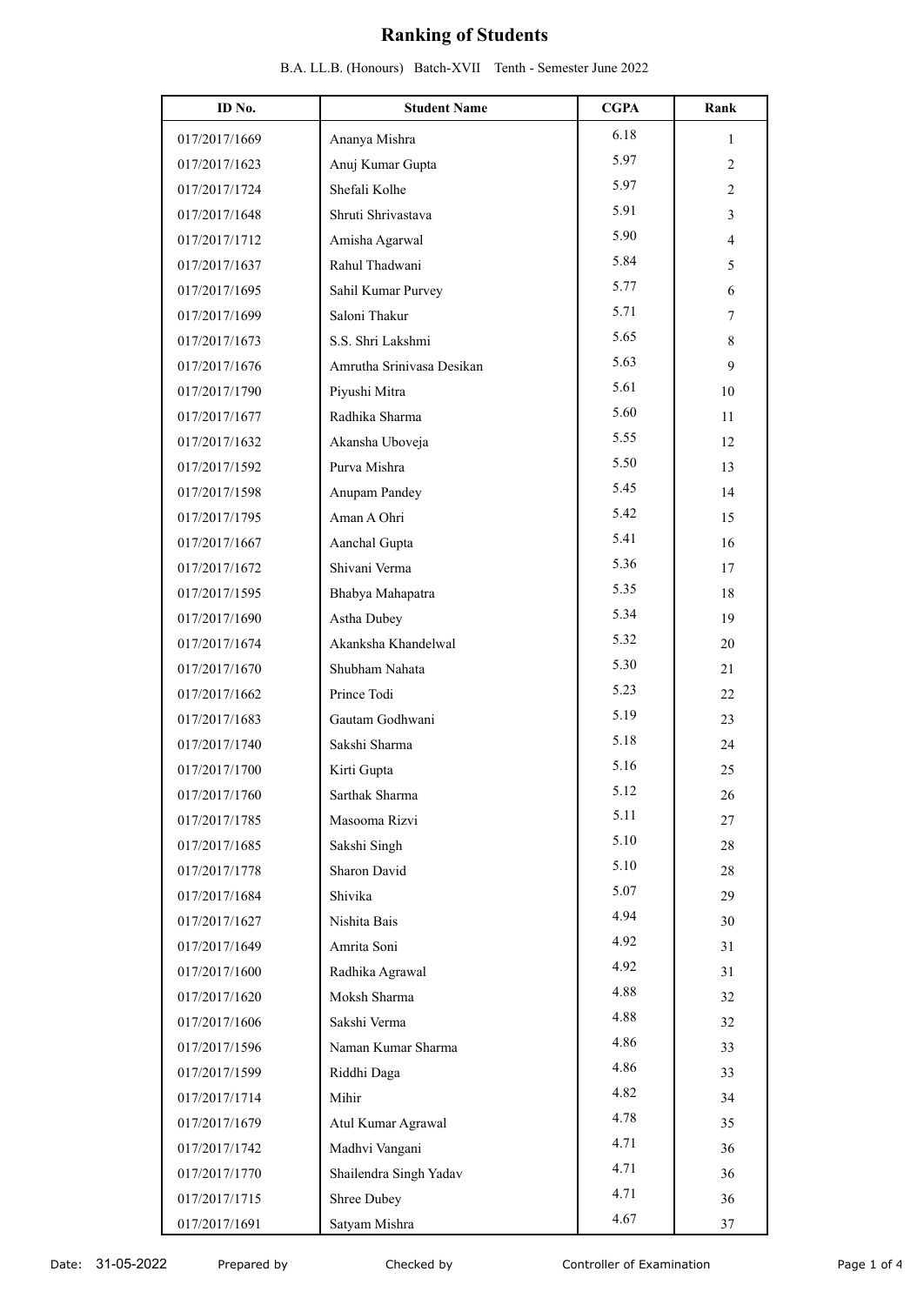| ID No.        | <b>Student Name</b>    | <b>CGPA</b> | Rank |
|---------------|------------------------|-------------|------|
| 017/2017/1777 | Shivam Agrawal         | 4.59        | 38   |
| 017/2017/1789 | Anisha Bothra          | 4.56        | 39   |
| 017/2017/1709 | Shivam Shrivastava     | 4.55        | 40   |
| 017/2017/1689 | Sneha Tripathi         | 4.45        | 41   |
| 017/2017/1604 | Kritika Chandel        | 4.44        | 42   |
| 017/2017/1794 | Prayuj Sharma          | 4.42        | 43   |
| 017/2017/1704 | Nikhil Kumar           | 4.41        | 44   |
| 017/2017/1633 | Siddhant Singh         | 4.41        | 44   |
| 017/2017/1671 | Vardhman Singh Kothari | 4.40        | 45   |
| 017/2017/1625 | Deepak Kumar Patel     | 4.39        | 46   |
| 017/2017/1608 | Kusumanjali Sinha      | 4.36        | 47   |
| 017/2017/1717 | <b>B</b> S Shuklaja    | 4.32        | 48   |
| 017/2017/1784 | Anuj Jhod              | 4.31        | 49   |
| 017/2017/1642 | Kriti Gwal             | 4.31        | 49   |
| 017/2017/1757 | Falguni Gupta          | 4.30        | 50   |
| 017/2017/1641 | Snigdha Varma          | 4.29        | 51   |
| 017/2017/1651 | Amisha Shrivastava     | 4.27        | 52   |
| 017/2017/1618 | Hemant Prasad          | 4.27        | 52   |
| 017/2017/1675 | Vijay Kumar Chawla     | 4.27        | 52   |
| 017/2017/1609 | Yashpal Deodas         | 4.23        | 53   |
| 017/2017/1746 | Anushka Choudhary      | 4.21        | 54   |
| 017/2017/1626 | Shreem Thite           | 4.20        | 55   |
| 017/2017/1721 | Sumedha Bhat           | 4.19        | 56   |
| 017/2017/1776 | Sampriti Baksi         | 4.18        | 57   |
| 017/2017/1743 | Vartika Tickoo         | 4.14        | 58   |
| 017/2017/1780 | Siddharth Agrawal      | 4.05        | 59   |
| 017/2017/1725 | Yavipriya Gupta        | 4.01        | 60   |
| 017/2017/1756 | Samrat Banerjee        | 4.00        | 61   |
| 017/2017/1653 | Gaurav Somani          | 3.97        | 62   |
| 017/2017/1687 | Jahnnavi Sarkhel       | 3.97        | 62   |
| 017/2017/1697 | Shubham Singh          | 3.97        | 62   |
| 017/2017/1737 | Pranav Ojha            | 3.95        | 63   |
| 017/2017/1668 | Ramesh Choudhary       | 3.95        | 63   |
| 017/2017/1744 | Anshuman Agrawal       | 3.94        | 64   |
| 017/2017/1797 | Somesh Rai             | 3.94        | 64   |
| 017/2017/1762 | Sunil Singh            | 3.94        | 64   |
| 017/2017/1753 | Arpit Parakh           | 3.92        | 65   |
| 017/2017/1781 | Suvarna Suresh Gupta   | 3.90        | 66   |
| 017/2017/1682 | Inan Gupta             | 3.89        | 67   |
| 017/2017/1636 | Syed Shadan            | 3.88        | 68   |
| 017/2017/1779 | Moulik Shrivastava     | 3.86        | 69   |
| 017/2017/1728 | Richa Rennie Tigga     | 3.86        | 69   |
| 017/2017/1729 | Tanvi Jain             | 3.85        | 70   |
| 017/2017/1645 | Angel Singh            | 3.83        | 71   |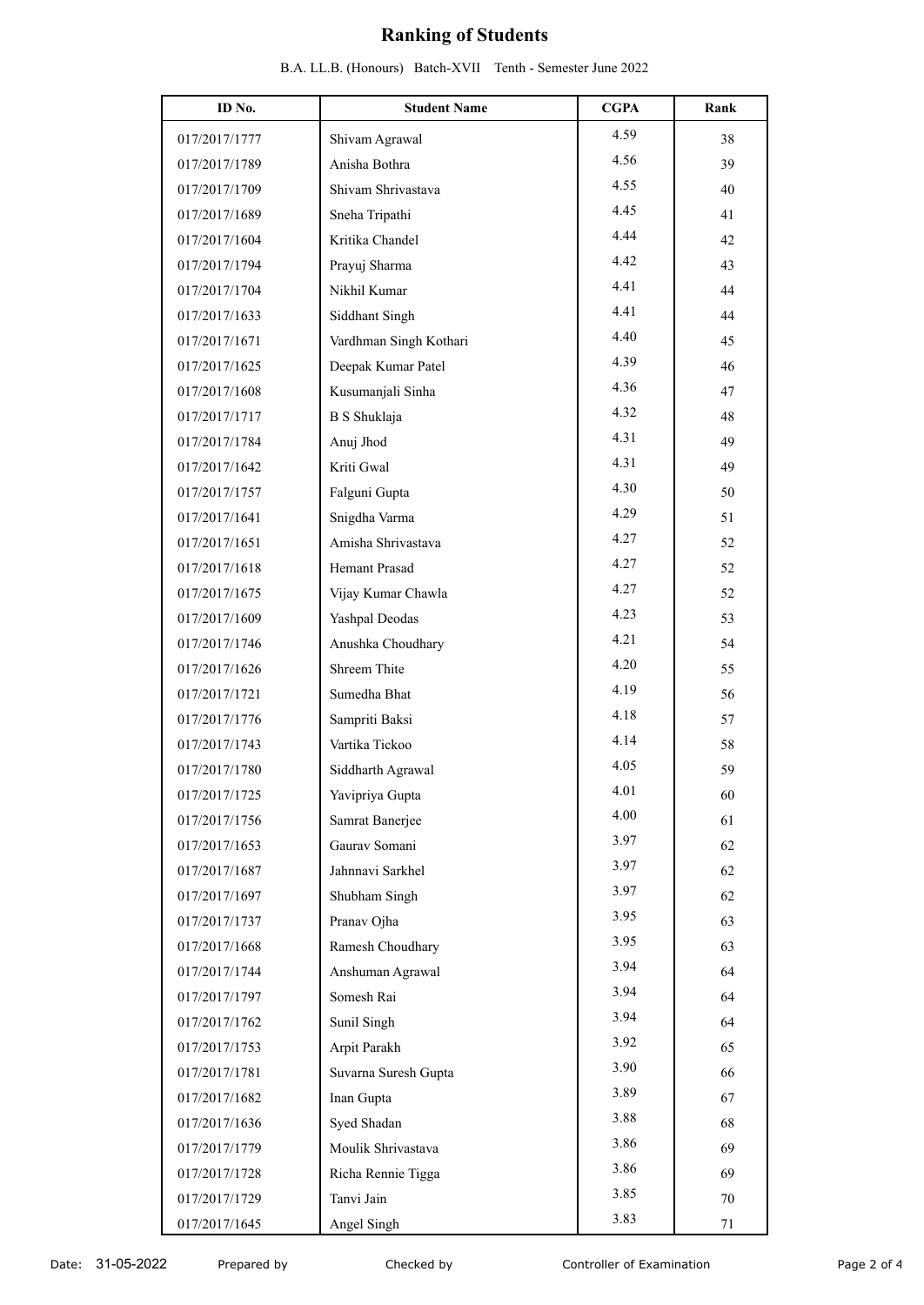| ID No.        | <b>Student Name</b>       | <b>CGPA</b> | Rank |
|---------------|---------------------------|-------------|------|
| 017/2017/1646 | Gaurav Chourasia          | 3.80        | 72   |
| 017/2017/1702 | Aditya H Bhatia           | 3.79        | 73   |
| 017/2017/1692 | Kunal Bachley             | 3.77        | 74   |
| 017/2017/1749 | Vanshay Kaul              | 3.76        | 75   |
| 017/2017/1664 | Uddeshya Vijayvergiya     | 3.74        | 76   |
| 017/2017/1759 | Arjun                     | 3.73        | 77   |
| 017/2017/1594 | Chandresh Bhawnani        | 3.73        | 77   |
| 017/2017/1738 | Nishant Raina             | 3.71        | 78   |
| 017/2017/1766 | Ineego Naincy Minj        | 3.70        | 79   |
| 017/2017/1771 | Rashmi Tandon             | 3.70        | 79   |
| 017/2017/1750 | Shivam Prakash            | 3.68        | 80   |
| 017/2017/1764 | Pragati Gurde             | 3.66        | 81   |
| 017/2017/1726 | Rutvi Garg                | 3.65        | 82   |
| 017/2017/1666 | Harsh Mawar               | 3.63        | 83   |
| 017/2017/1640 | Shashwat Mishra           | 3.63        | 83   |
| 017/2017/1745 | Suyash Shrivastava        | 3.63        | 83   |
| 017/2017/1788 | Priyesh Pathak            | 3.61        | 84   |
| 017/2017/1601 | Nidhi Yadav               | 3.58        | 85   |
| 017/2017/1772 | Shreyas Ranjan            | 3.55        | 86   |
| 017/2017/1755 | Yash Anand                | 3.54        | 87   |
| 017/2017/1656 | Saundarya Verma           | 3.52        | 88   |
| 017/2017/1602 | Abhishek Chauhan          | 3.49        | 89   |
| 017/2017/1796 | Malika Agarwal            | 3.49        | 89   |
| 017/2017/1611 | Aarti Dhruw               | 3.47        | 90   |
| 017/2017/1686 | Aviral Tripathi           | 3.47        | 90   |
| 017/2017/1769 | Yogesh Pachoriya          | 3.47        | 90   |
| 017/2017/1736 | Abhishek Singh Bhadouriya | 3.46        | 91   |
| 017/2017/1688 | Pragya Jain               | 3.44        | 92   |
| 017/2017/1767 | Yashaswi Dhruw            | 3.42        | 93   |
| 017/2017/1705 | Ayush Singh               | 3.40        | 94   |
| 017/2017/1719 | Jagdishwar Kutiyal        | 3.39        | 95   |
| 017/2017/1747 | Rohil Kenue               | 3.36        | 96   |
| 017/2017/1631 | Kriti Kujur               | 3.35        | 97   |
| 017/2017/1775 | Akash Jhawar              | 3.34        | 98   |
| 017/2017/1792 | Rajshee Singh             | 3.33        | 99   |
| 017/2017/1607 | Harsh Rai                 | 3.31        | 100  |
| 017/2017/1655 | Khushboo Singh            | 3.30        | 101  |
| 017/2017/1720 | Divya Banjara             | 3.29        | 102  |
| 017/2017/1761 | Riya Chouhan              | 3.29        | 102  |
| 017/2017/1727 | Sonal Dahariya            | 3.28        | 103  |
| 017/2017/1612 | Yash Dilip Wasnikar       | 3.26        | 104  |
| 017/2017/1793 | Astitva Srivastava        | 3.25        | 105  |
| 017/2017/1605 | Shantanu Vaishnav         | 3.25        | 105  |
| 017/2017/1616 | Nikita Bara               | 3.20        | 106  |